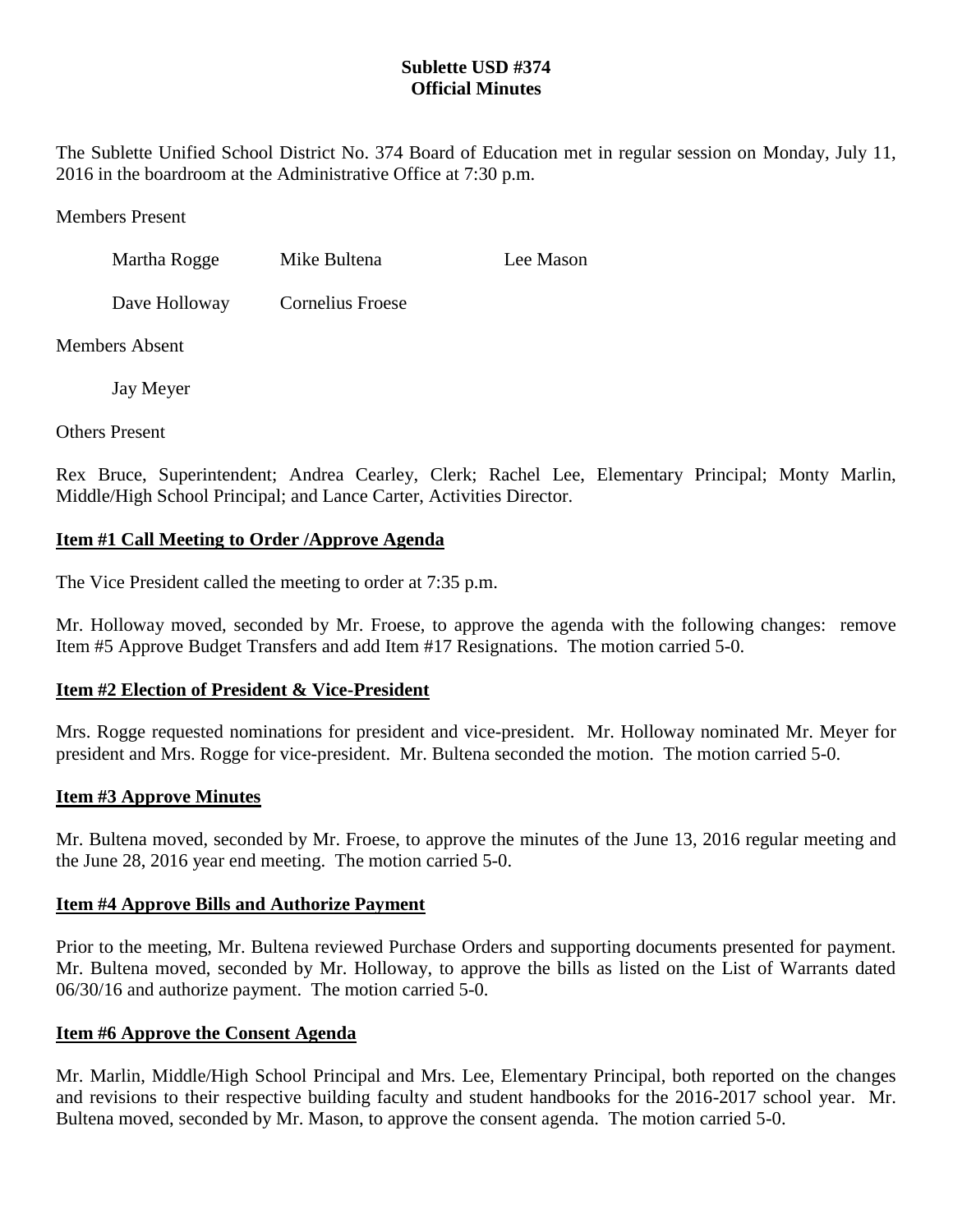Board Minutes Page 2 July 11, 2016

### **PUBLIC FORUM**

There was no public forum.

### **Item #7 Reports**

### Curriculum

No Curriculum report.

Principals

Mrs. Lee had no additional elementary school report, other than the student and faculty handbook revisions.

Mr. Marlin had no additional middle school/high school report, other than the student and faculty handbook revisions.

### Activities Director

Mr. Carter reported that the weight training/conditioning was continuing this summer with good attendance and results.

#### SWPRSC/HPEC

There was no SWPRSC Board report. Mr. Bultena reported on the HPEC meeting.

#### Superintendent:

Mr. Bruce reported the progress on the Day Care remodeling. He also reported the Safe Defend emergency boxes have been installed in the buildings and there will be an in-service training on their use before the beginning of school. He also reported that plans would be coming soon for the new school finance formula.

#### **Item #8 Report on Cash Balances**

Mr. Bruce reported on the Cash Balances as of June 30, 2016.

### **Item #9 Consider Wellness Policy**

Mr. Holloway moved, seconded by Mr. Bultena, to approve the 2016-2017 wellness policy. The motion carried 5-0.

### **Item #10 Consider Food Service Agreement**

Mr. Bultena moved, seconded by Mr. Mason, to approve the 2016-2017 school year Food Service Agreement and raise breakfast and lunch prices by 5 cents with the exception of adult breakfast and milk which will remain the same. The motion carried 5-0.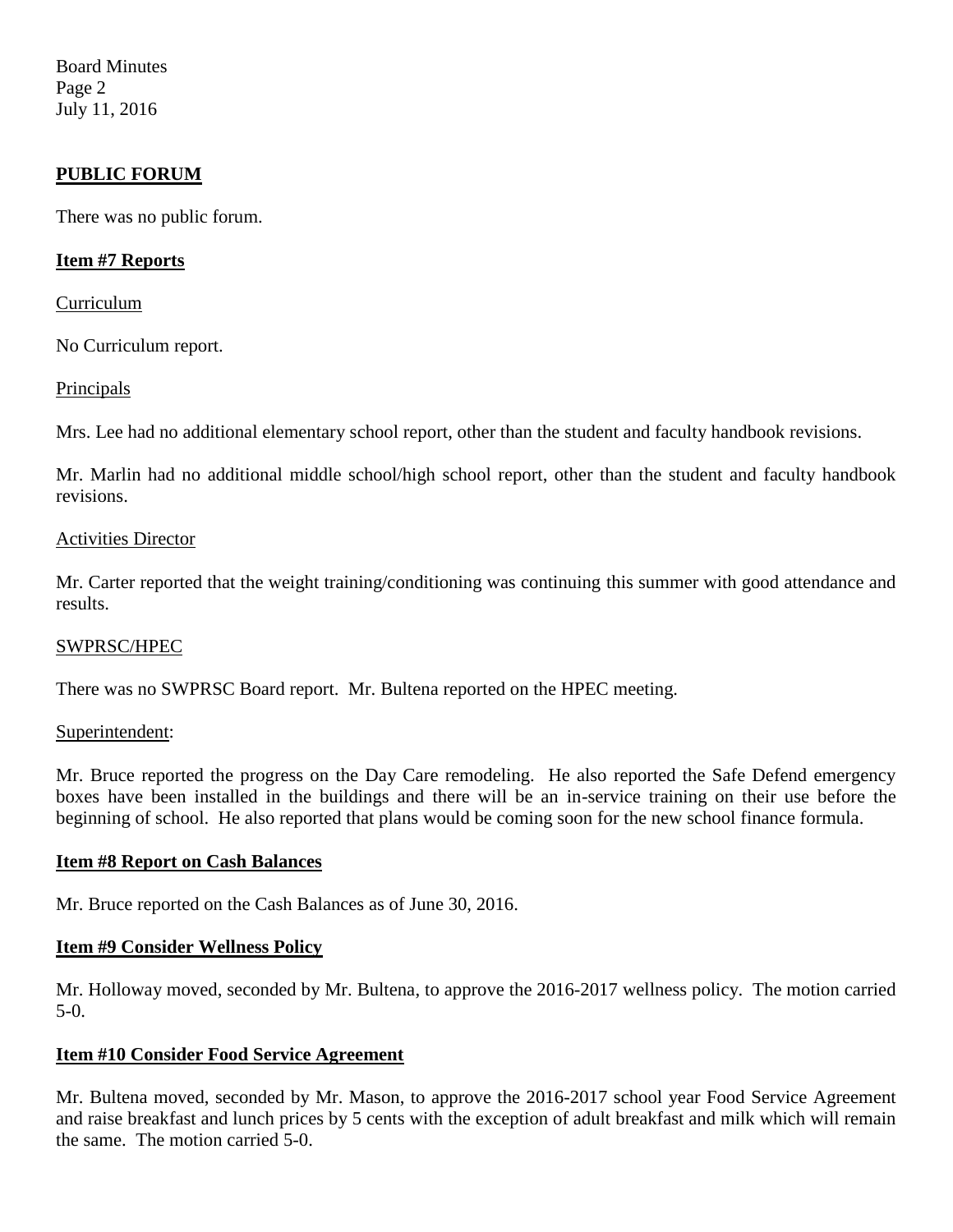## **Item #11 Appoint HPEC Board Representative and two alternates for 2016-2017**

Mrs. Rogge moved, seconded by Mr. Froese, to appoint Mr. Bultena as the HPEC Board Representative, and Mr. Mason and Mr. Holloway as the alternates. The motion carried 5-0.

## **Item #12 Appoint Governmental Relations Representative**

Mr. Holloway moved, seconded by Mr. Mason, to appoint Mr. Bultena as the Governmental Relations Representative. The motion carried 5-0.

## **Item #13 Appoint Two (2) Board Negotiators**

Mr. Holloway moved, seconded by Mr. Froese, to appoint Mr. Meyer and Mrs. Rogge as the two Board Negotiators. The motion carried 5-0.

## **Item #14 Approve Extraordinary Needs Application**

Mr. Bultena moved, seconded by Mr. Mason, to approve the Extraordinary Needs Application. The motion carried 5-0.

## **Item #15 Remove Lynn Myers from District Accounts at Centera Bank**

Mr. Holloway moved, seconded by Mr. Mason, to remove Lynn Myers from all USD 374 District accounts at Centera Bank. The motion carried 5-0.

## **Item #16 Executive Session – Non-elected Personnel**

Mr. Bultena moved, seconded by Mr. Froese, to go into executive session to discuss non-elected personnel, in order to protect the privacy interest of an identifiable individual(s), to include Mr. Bruce, Mr. Marlin and Mrs. Lee in executive session, and to reconvene to open session in the boardroom at 8:30 p.m. The motion carried 5-0.

The Board reconvened to open session at 8:30 p.m.

# **Item #17 Resignations**

Mr. Mason moved, seconded by Mr. Holloway, to accept the resignation of Larry McVey, MS/HS Industrial Arts Teacher, with thanks for many years of service. The motion carried 5-0.

# **Adjournment**

With no other business to come before the Board, Mr. Holloway moved, seconded by Mr. Bultena to adjourn the meeting. The motion carried 5-0.